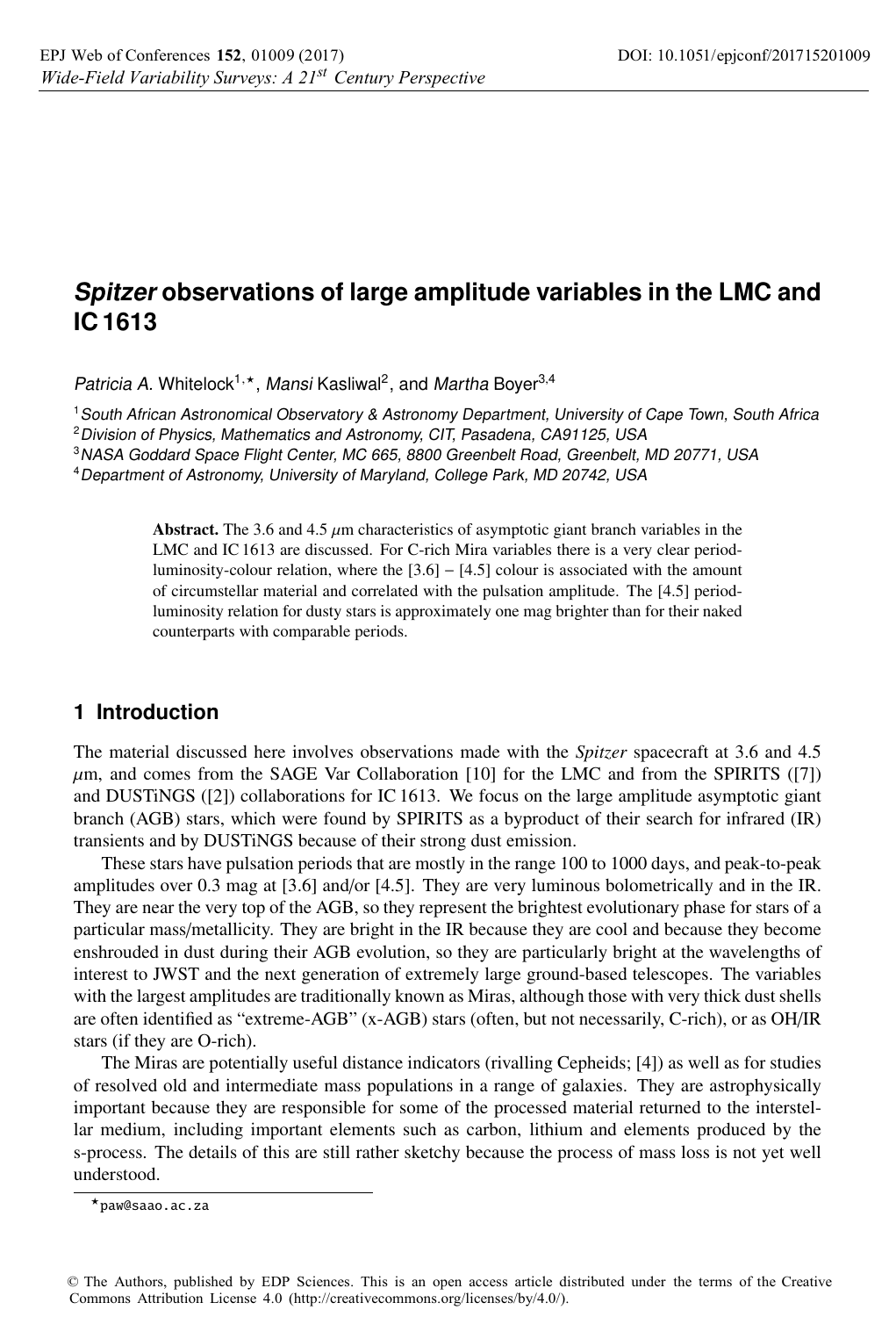

Figure 1. Colour ( $J - [3.6]$ ) against amplitude at 3.6  $\mu$ m ( $\Delta$ [3.6]). C- and O-rich stars (as determined from SED fits; [10]) are shown as circles and triangles, respectively. Note that the redder C-stars tend to have larger amplitudes.

AGB variables in the Magellanic Clouds fall into three classes ([11]): Miras, semi-regular variables (SRVs) and OGLE small amplitude red variables (OSARGS), of which only the Miras and SRVs have sufficiently large amplitudes to be of interest here. Wood et al. ([14]) noted that AGB stars occupied various period-luminosity (PL) relations. Miras pulsate in the fundamental mode<sup>1</sup> while SRVs pulsate in the fundamental and/or in overtones. The Miras generally show only a single mode while SRVs often show two or more modes. Most Miras have larger amplitudes than most SRVs, but the two types are often difficult to distinguish without a large number of observations ([11]).

### **2 Large Magellanic Cloud (LMC)**

Riebel et al. ([10]) obtained observations of the LMC bar at 3.6 and 4.5 $\mu$ m at four epochs, which they combined with the two earlier epochs of the SAGE legacy survey to give a total of six epochs. There are good periods for these variables from the OGLE III survey ([11]) at *V* and/or *I*, and single epoch *JHKS* photometry from the InfraRed Survey Facility (IRSF) in South Africa ([8]).

Figure 1 shows a plot of *J* − [3.6] against Δ[3.6]. For the O-rich stars, there is no clear correlation of amplitude with colour, while the C-stars show a relation with redder stars having larger amplitudes. Of course with just six epochs Δ[3.6] is only a lower limit and the *J* measurement comes from a single epoch, hence the large scatter. The difference between the O- and C-rich stars may be related to the relative transparency of the O-rich grains ([1]). Riebel et al. analysed the *Spitzer* data, together with periods from MACHO, to establish PL relations for Mira variables with *J* − [3.6] < 3.1 only, i.e. excluding the redder x-AGB stars.

Figure 2 shows the [3.6] and [4.5] PL relations for all of the variables that the OGLE group ([11]) identify as Miras. OGLE does not distinguish variability class on the basis of colour and this therefore includes the redder x-AGB stars as well as those Riebel et al. ([10]) considered. Riebel et al. identified only 10 AGB candidates in their *Spitzer* selected variables, that were not previously known variables. These are probably Miras or SRVs that were either not observed or not classified by OGLE, possibly because they were too red. We can therefore be confident that the sample of Miras considered here is very nearly complete.

<sup>1</sup>Possibly hot bottom burning (HBB) Miras pulsate in the first overtone ([5]).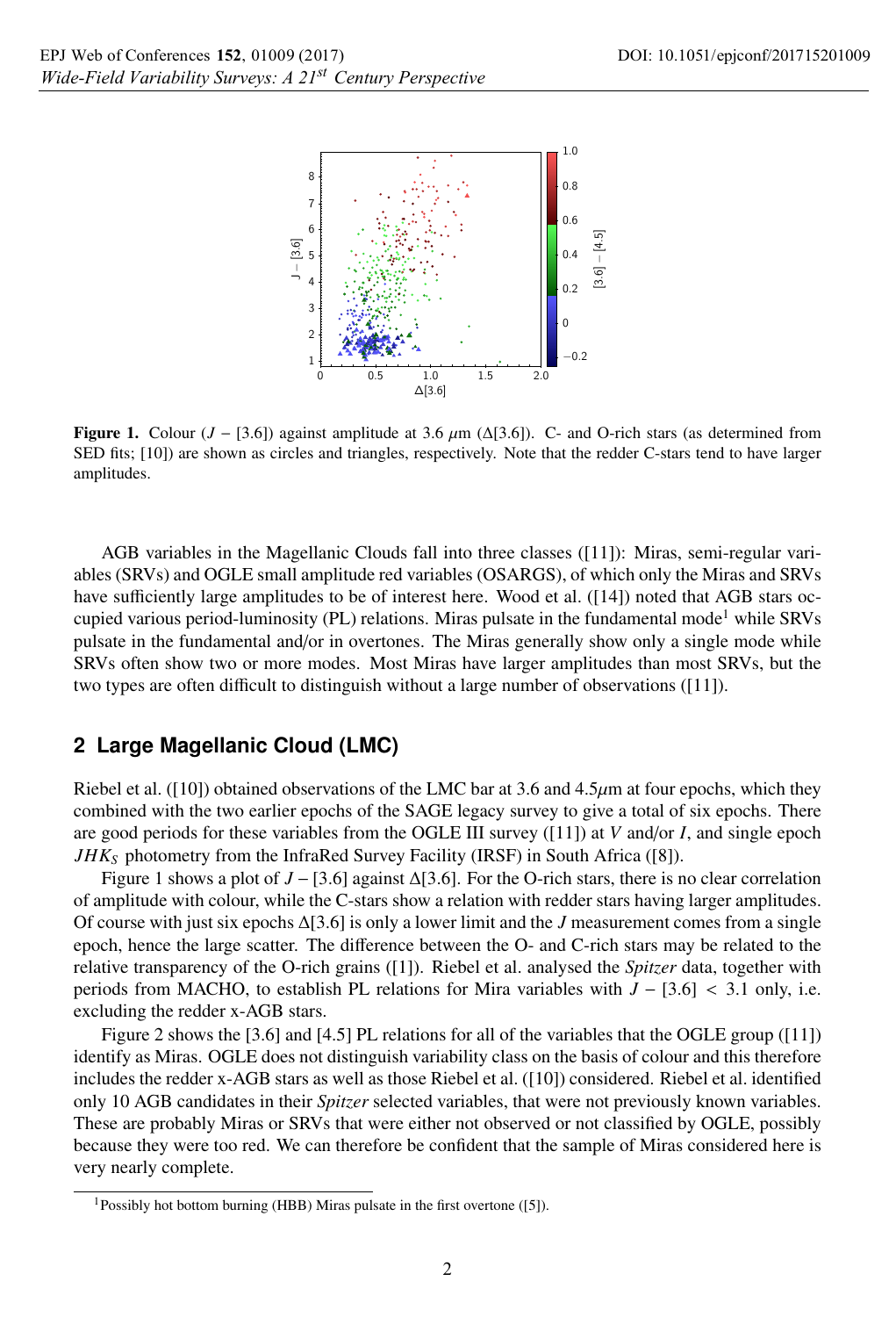

Figure 2. The [3.6] and [4.5] PL relations for *Spitzer* variables in the LMC that are classified as Miras by OGLE. O-rich and C-rich stars are identified as triangles and circles respectively, while the colour coding is according to  $[3.6]$  –  $[4.5]$  as shown on the right-hand side.

Riebel et al. discussed the PL relations for O- and C- rich stars and noted the surprisingly large scatter, particularly in the [4.5] relation; by including the x-AGB stars we see even more spread. Some of this may be due to variations in the CO fundamental vibration-rotation feature which falls within the [4.5] band, but it is clear from the colour dependence that most of it is due to dust emission. The spread at a given period is over one magnitude and the brighter sources have larger [3.6] − [4.5] indices. This is very clear for the C-rich Miras in Figure 3, where the [4.5] relation is contrasted with the  $K_S$  relation. At [4.5] the reddest stars are the brightest because of dust emission, while at  $K_S$  they are the faintest because of dust absorption. It is also notable in this figure that the spread in  $K<sub>S</sub>$  of the reddest stars is around three mag whereas that in [4.5] is less than one mag. This is partially because the *KS* observations are single epoch, but the asymmetric character of the dust shells around C-stars must also contribute to this scatter. There is a good deal of evidence that C-rich Miras eject dust in random directions ([3, 15]), in the same way as R Coronae Borealis stars, possibly because the dust forms over convection cells ([6]). The dust will be optically thin at [3.6] and [4.5] so the entire shell will be measured in those bands.

Riebel et al. colour-selected Miras for their analysis so that most of their 3 to 4  $\mu$ m flux originated from the star rather than from the shell. The spread we see in the [4.5] PL relation (Fig. 3, left panel) is due to the increasing contribution from dust as the star gets redder, i.e. there is a period-luminositycolour relation for these stars. It is particularly interesting to see that once the dust shell dominates the flux the PL relation reestablishes itself, almost parallel to the original relation, but about 1.2 mag brighter than that seen for the naked stars. The effect is much smaller at [3.6], because the contribution from dust emission is weaker. It will be interesting to examine the bolometric luminosities of these variables and to compare with models to see if those with thicker shells can be understood as more evolved than those without. There is evidence that Miras do not change their periods dramatically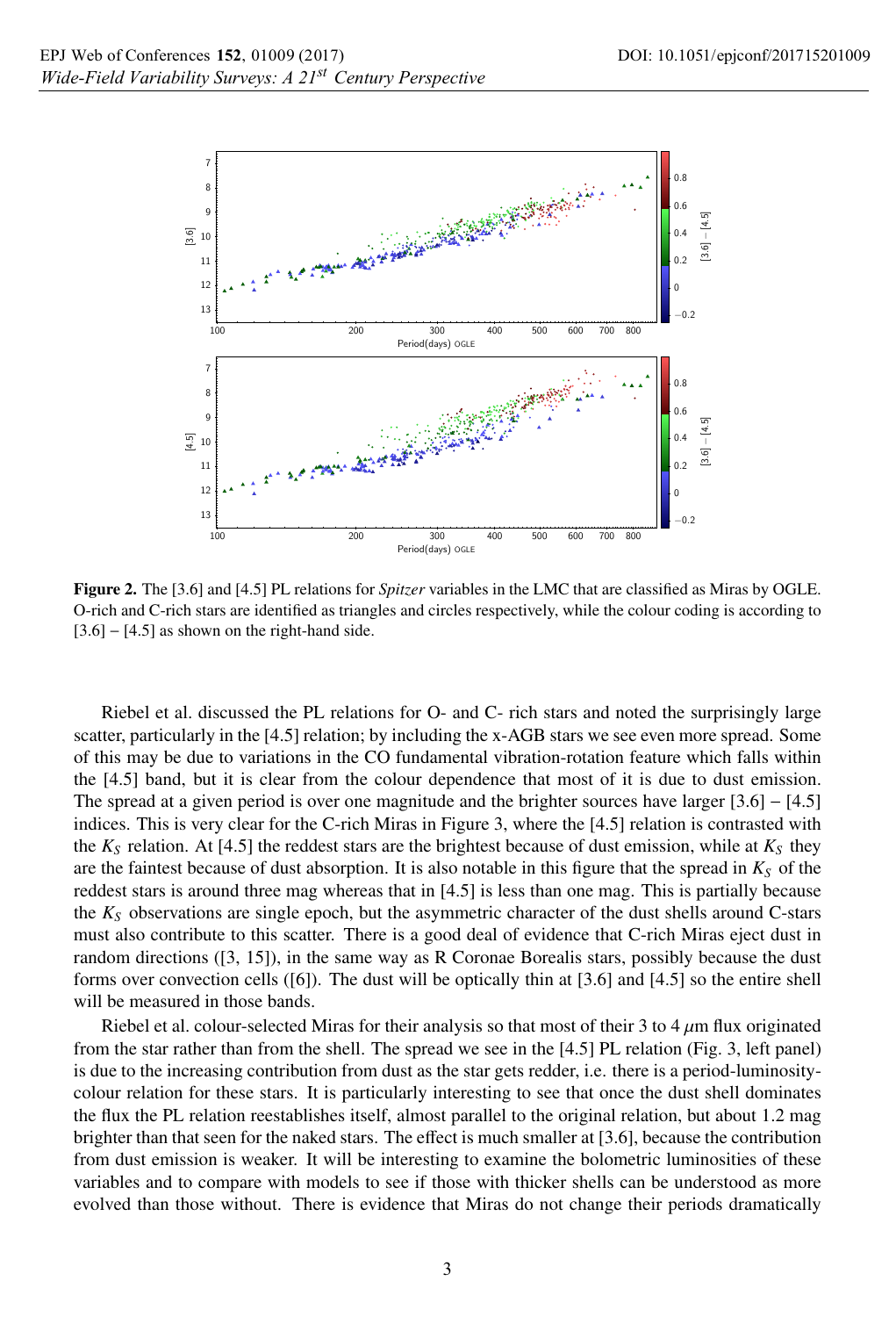

**Figure 3.** PL relationships for the same C-rich stars at  $[4.5]$  and at  $K_s$ . The straight lines are the Mira PL relationships from Riebel et al. ([10], derived from the bluer group of this sample of stars) and Whitelock et al. ([16], for a completely different sample of stars).

once they start pulsating in the fundamental mode (e.g., [4]), but some change in period may occur as the star evolves through the instability strip ([13]). Only stars with a limited range of initial masses will become C-rich as HBB will keep stars over  $3$  or  $4 M_{\odot}$  O-rich.

### **3 IC1613**

Menzies et al. ([9]) discussed the variable AGB stars in IC 1613, identifying several O- and C-rich Miras with periods ranging from 260 to 880 days from *JHK* photometry. Of particular interest were four O-rich Miras, with periods ranging from 460 to 580 days and luminosities above the *KS* and *mbol* PL relations. The detection of lithium in one of these demonstrated that it is undergoing HBB, and we can presume that this is why these stars depart from the PL relation (which is linked to the core-mass luminosity relation at the tip of the AGB). This survey was sensitivity limited and would not have detected the most dusty variables, which are faint at *J*.

The SPIRITS and DUSTiNGS surveys do not cover exactly the same region of IC 1613, but they recover those variables found by [9] in the overlap region, and detect several more that are particularly dusty. Although we can determine periods for many of these, there are insufficient observations to distinguish SRVs from Miras. Therefore, in Figure 4, we compare them with OGLE and *Spitzer* data from the LMC for both SR and Mira variables. We distinguish large ( $\Delta$ [3.6] and  $\Delta$ [4.5] > 0.5 mag) and small pulsation amplitudes, noting that those with large amplitudes are almost certainly Miras. Within the LMC most of the large amplitude variables have periods over 300 days and are more luminous than their low amplitude counterparts at a given period, although there are a few large amplitude stars at shorter periods and lower luminosities. The variables in IC 1613, which have periods from 180 to 580 days, follow very much the same trends. There are a few of the lower amplitude stars that appear to be overtone pulsators. The four HBB stars cluster closely together as they do at shorter wavelengths; they are amongst the brightest variables at 3.6 μm, but are are not as red as the most luminous C-stars, which have comparable periods.